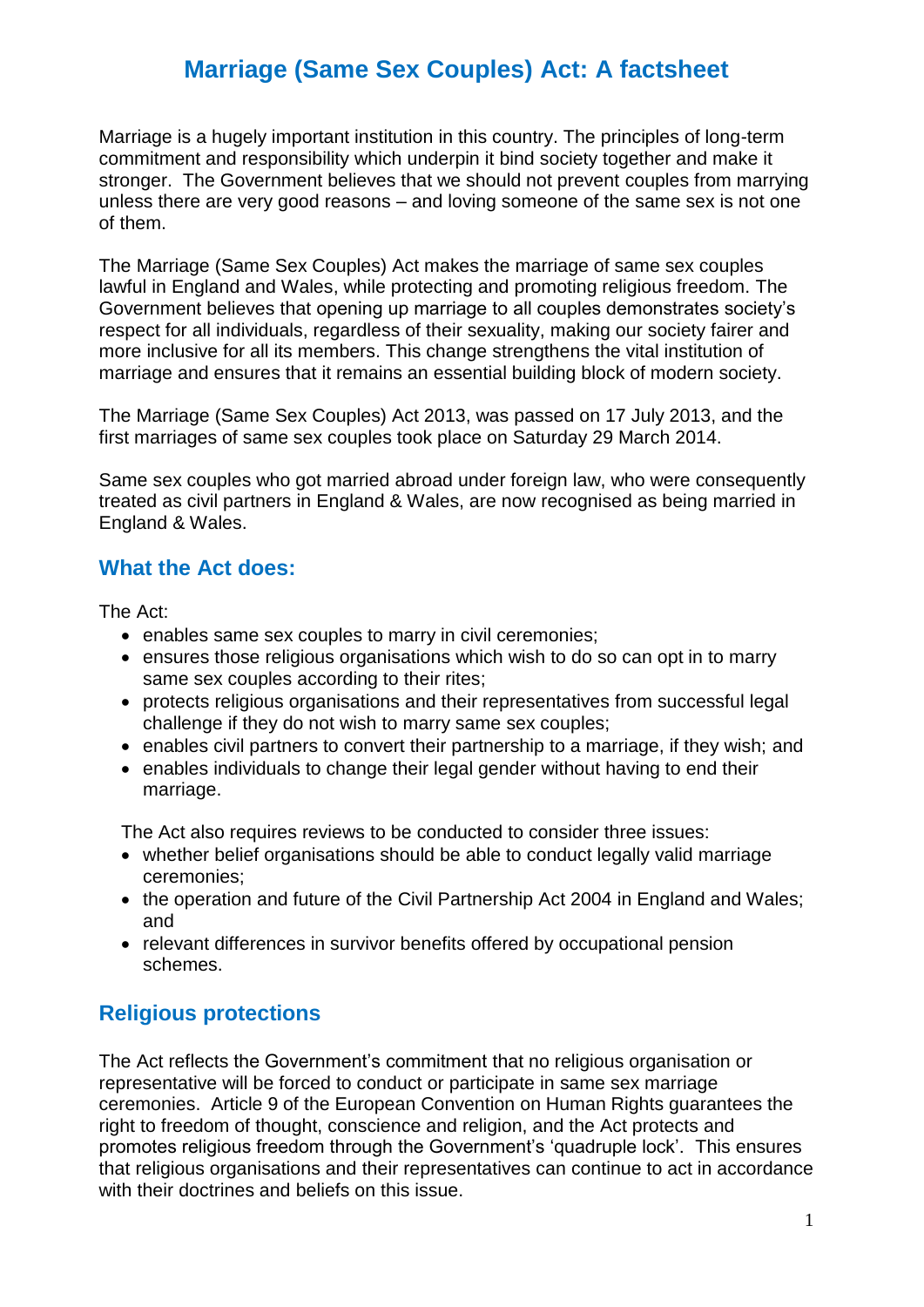The quadruple lock:

- Makes clear that a religious marriage ceremony of a same sex couple will only be possible if:
	- i. the governing body of the religious organisation has opted in by giving explicit consent to marriages of same sex couples; and
	- ii. the individual minister is willing to conduct the marriage, and
	- iii. if the ceremony takes place in a place of worship, those premises have been registered for marriages of same sex couples.
- Explicitly states that no religious organisation can be compelled by any means to opt in to marry same sex couples or to permit this to happen on their premises; and no religious organisation or representative can be compelled by any means to conduct religious ceremonies for same sex couples.
- Amends the Equality Act 2010 to make clear that it is not unlawful discrimination for a religious organisation or representative to refuse to marry a same sex couple.
- Ensures that the common law legal duty on the clergy of the Church of England and the Church in Wales to marry parishioners does not extend to same sex couples. It also protects the Church of England's Canon law, which says that marriage is the union of one man with one woman, so that it does not conflict with civil law.

# **What the change to the law mean in practice**

Some people have concerns about what equal marriage means in practice.

#### **The nature of marriage**

Extending marriage to same sex couples has not changed the fundamental nature of marriage, or how it affects opposite sex married couples. Terms such as 'husband' and 'wife' continue to be used, including in legal and official documents. 'Husband' refers to a male marriage partner and 'wife' refers to a female marriage partner.

Many religious organisations believe that marriage should only be between a man and a woman, and the Act explicitly recognises this. The civil understanding of marriage has always been broader than that of many religious organisations. Marriage has evolved over the years, for example to enable Catholics, atheists, Baptists and many others to marry outside the Anglican Church, and to recognise married women as equal to married men before the law.

#### **The Church of England and the Church in Wales**

The Act takes account of the particular circumstances of the Church of England and the Church in Wales. It does not give them preferential treatment. It simply ensures they end up in the same place as every other religious organisation by containing specific measures to deal with their unique legal position. Unlike any other religious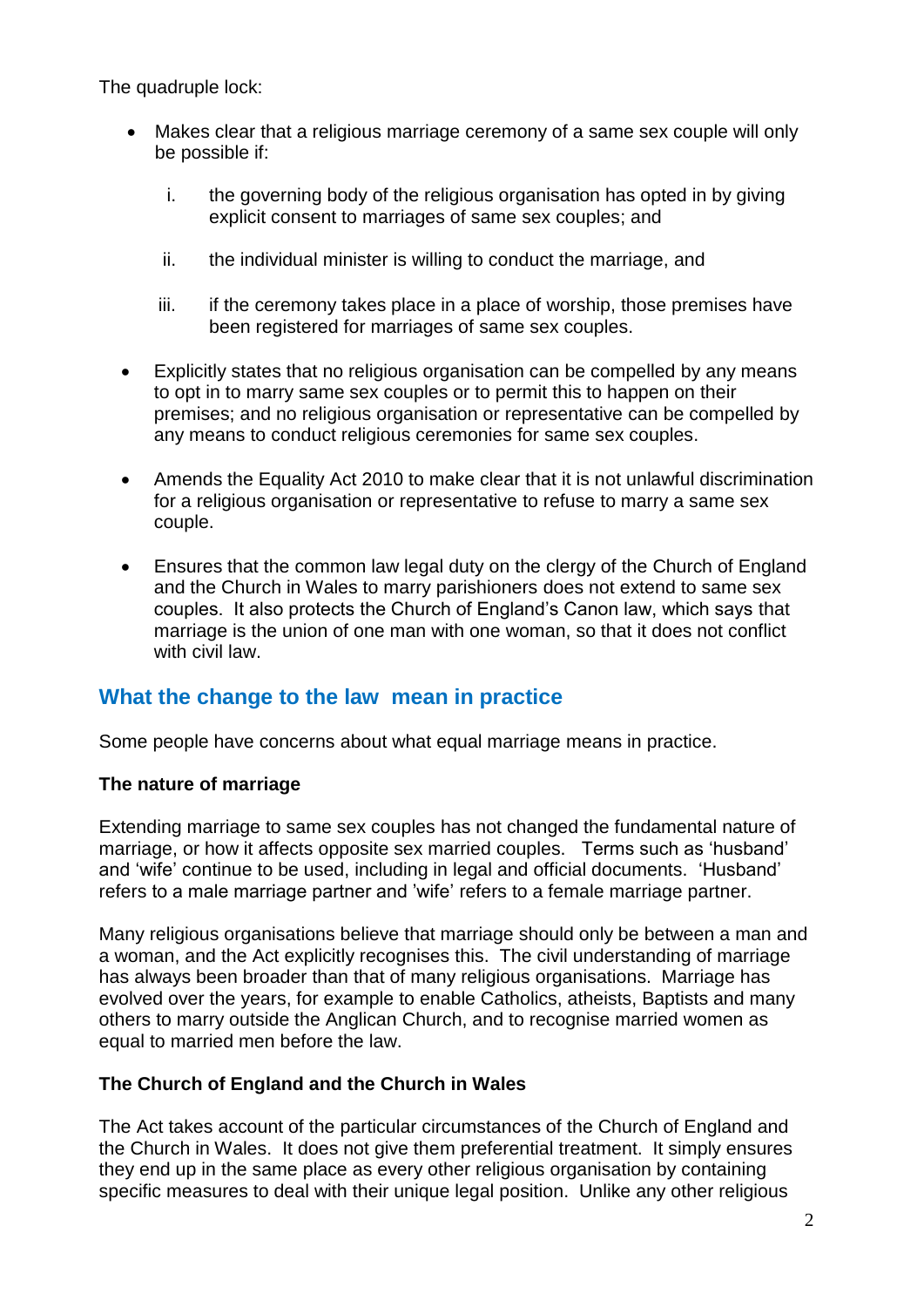organisation in this country, their clergy have a specific legal duty to marry parishioners. In addition, Anglican Canon law forms part of the law of the land.

Both the Church of England and the Church in Wales have made it clear that they currently do not wish to conduct same sex marriage ceremonies according to their rites. The Government respects this position and the Act contains specific measures to ensure that, as for other religious organisations, it is their decision whether to marry same sex couples according to their rites, and there is no compulsion on them to do so.

To enable marriage of same sex couples according to its rites, the Church of England would need to bring forward to the Synod an Amending Canon to amend its Canon law and a Measure to amend the Book of Common Prayer and primary legislation as necessary. Like all Synodical legislation the Measure would be subject to parliamentary approval.

Should the Church in Wales decide to allow marriage of same sex couples, the Act sets out a procedure for its Governing Body to ask the Lord Chancellor to make secondary legislation enabling it to do so.

#### **Risk of challenge in the European Court of Human Rights**

The European Court of Human Rights has made it clear that the European Convention on Human Rights does not impose an obligation on States to grant same sex couples access to marriage, and Article 9 of the Convention guarantees religious freedom. The Government is confident that the Act provides strong and effective protections regarding religious same sex marriage ceremonies and ensures that religious organisations and their representatives cannot be compelled to marry same sex couples. This view has been supported by eminent human rights lawyers outside Government.

#### **Freedom of expression**

The Government is committed to freedom of expression and is clear that being able to follow your faith openly is a vital freedom which the Government will protect. The belief that marriage should only be between a man and a woman is lawful.. Everyone is entitled to express their view about marriage of same sex couples – at work or elsewhere.

A religious or philosophical belief that marriage should only be between a man and a woman is protected under Article 9 of the European Convention on Human Rights. In addition, discriminating against someone simply because they hold such a belief is unlawful under the Equality Act 2010.

#### **Teaching and schools**

As on any other issue, teachers have the clear right to express their own beliefs, or those of their faith, about marriage of same sex couples as long as it is done in an appropriate and balanced way. Teachers deal sensitively and professionally with many issues touching on religious tenets in the classroom, such as divorce, and contraception, and there is no reason to think they will do otherwise when teaching about marriage, now that it has been is extended to same sex couples.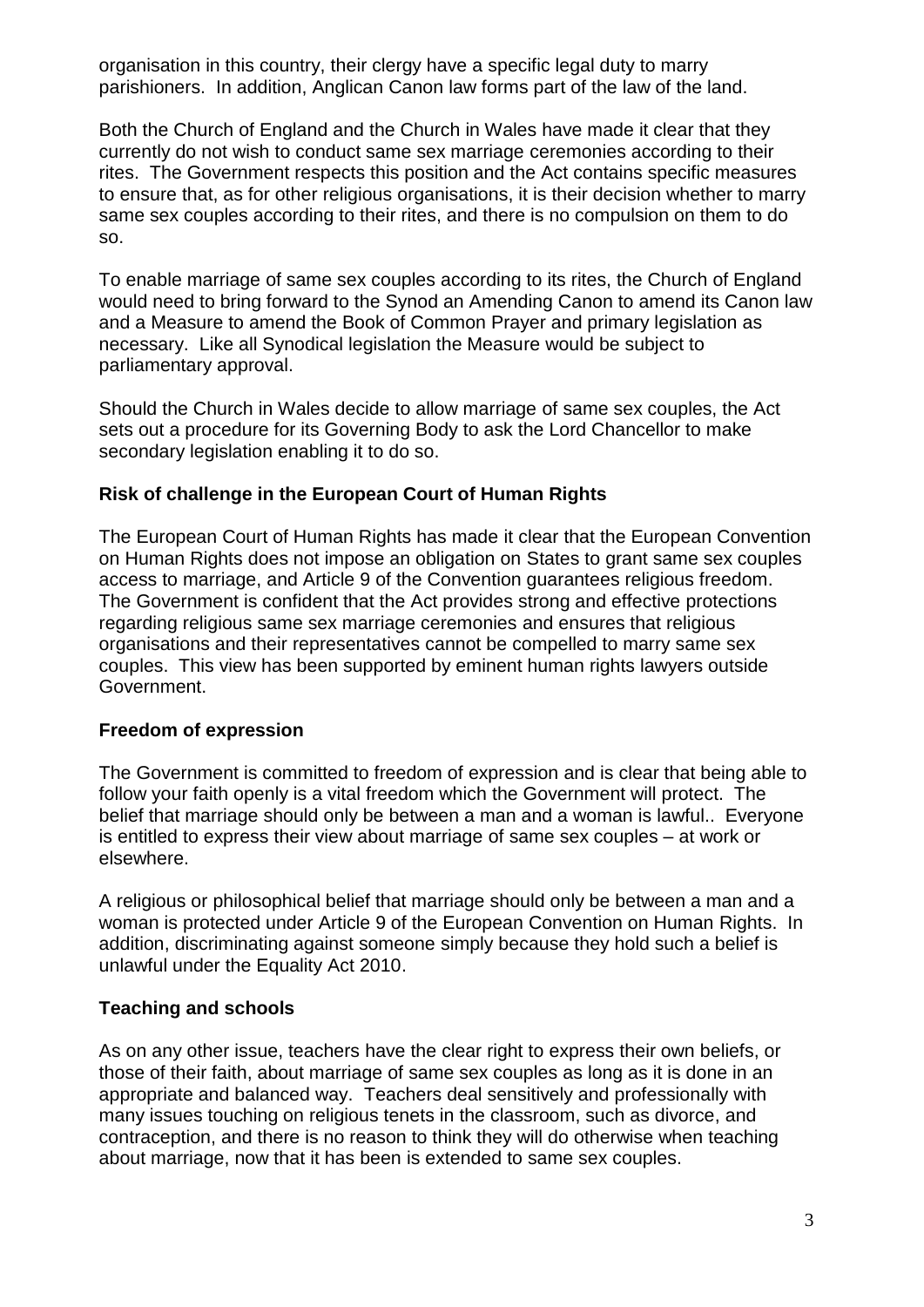Teachers are expected to teach the factual and legal position that marriage in England and Wales can be between opposite sex couples and same sex couples – but they are not expected to promote or endorse views which go against their beliefs.

Parents have the right to withdraw their children from sex and relationship education lessons that they do not consider appropriate, as long as they do not form part of the national curriculum programme of study for science (covering the biology of reproduction and the human life cycle).

Teachers in faith schools are entitled to express their own beliefs in a balanced way. They are also expected to act according to the tenets of the religion of the school and, as for all teachers, to teach lessons within the context of a school's overall plans, curriculum and schemes of work.

### **Reviews required by the Act**

#### **Belief organisations conducting marriages**

During the passage of the Act, strong representations were made that non-religious belief organisations, such as Humanists, should be able to conduct legally valid marriage ceremonies. The Act therefore requires a review to be conducted to look at whether such marriages should be permitted. The review will include a full public consultation, and a report on the outcome must be published before 1 January 2015. The Act also provides a power to make changes to the law to make marriages according to the usages of belief organisations possible.

#### **The future of civil partnerships**

The Government is reviewing the Civil Partnership Act 2004, and launched a 12-week public consultation on the future of civil partnerships in England and Wales, in January 2014. The consultation closed on 17 April 2014, and the Government is considering the responses.

#### **Survivor benefits in occupational pension schemes**

The Government recognises that there is a continuing difference in treatment of same sex couples, in relation to the survivor benefits which the law entitles them to receive in occupational pension schemes, arising from longstanding differences in treatment between men and women. The Act therefore requires a review of these differences to be conducted, including a consultation with those the Government considers appropriate. A report on the outcome of the review must be published before 1 July 2014. The Act also provides a power to make such changes to the law the Government considers necessary to eliminate or reduce these differences.